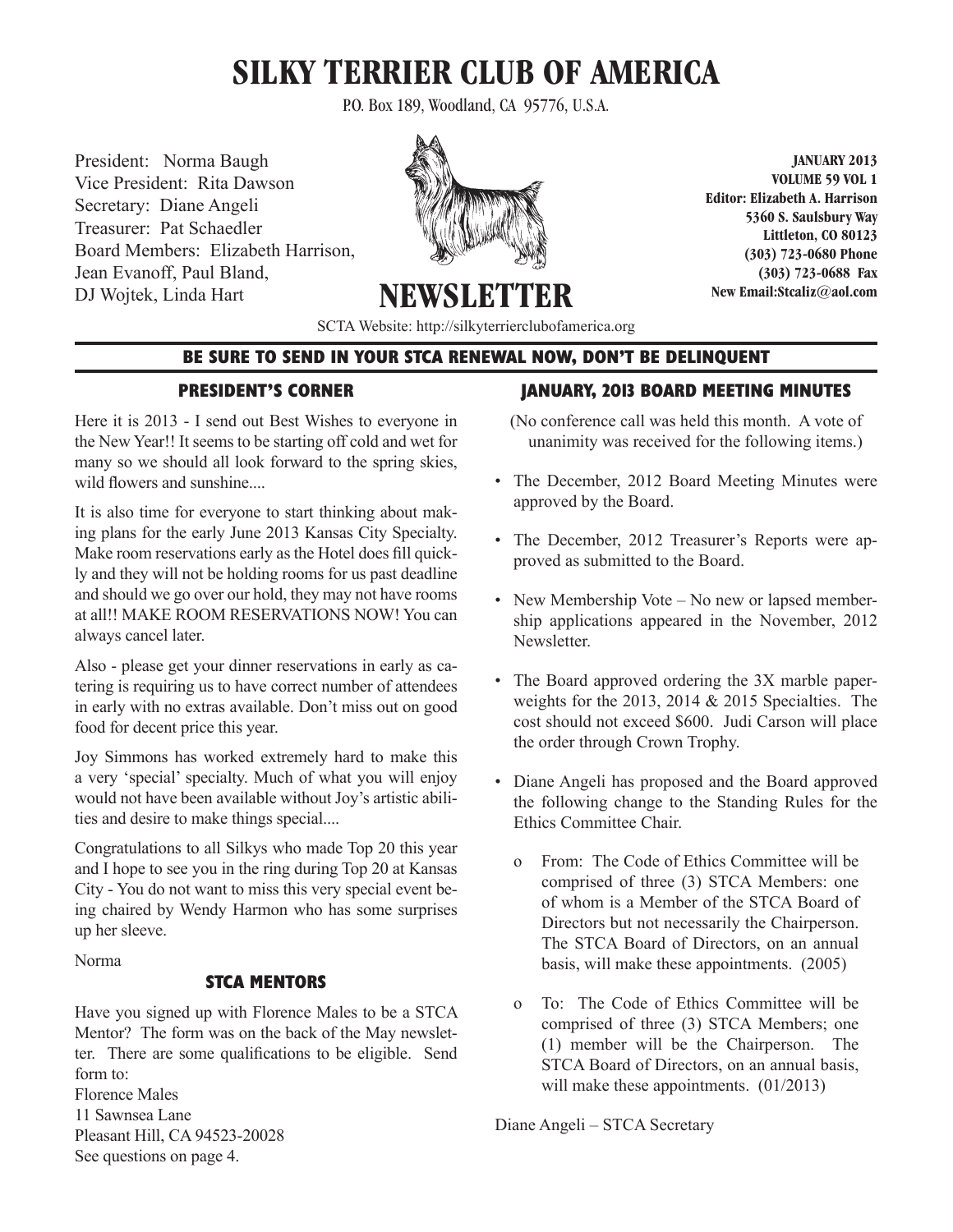

**Hi everyone, hope everyone had a great holiday**  season and is looking forward to the new year. **This also means the 2013 National is going to** be here sooner than you think. We are all busy trying to finish up details for the National.

**I have only heard from a couple people that**  are interested in a specialty mug made by Nan. If you think you want a mug from the **2013 National please let me j7056@aol or Beth please let me j7056@aol or Beth jaraysilkys@yahoo.com know and how many jaraysilkys@yahoo.com know and how many you you want. You do not have to pay for them until want. You do not have to pay for them until the the National, but Nan would just like to know National, but Nan would just like to know how**  how many people are interested in having one. **They will sell for \$15.00 each. sell for \$15.00 each.**  have only heard from a couple people tha W<sub>w</sub> whisted to get a *word* then

Watch your deadlines to get ads and reservations in on time. Still plenty of time to volunteer to help out a few hours or bring **something for the hospitality room. There is a** sign up list for hospitality in the Specialty **a packet on the website.** orgu up not for *nosphanty* in the opeeraty

Start getting those 4 to 6 month puppies and **brace teams trained. These two classes should be lots of fun for everyone!! Really looking forward to seeing lots of people and** 

We are also looking forward to entries in the foreign title holders class. This is our chance to **see bloodlines from all over the world.** 

**Really looking forward to seeing lots of people and Silkys in June 2013.** 

**Silky Terrier Top Twenty Showcase June 5, 2013 Kansas City, Missouri** 

**This will be our Thirteenth Annual Top Twenty Showcase and we hope for it to be** a great experience. This prestigious event is a costly endeavor, and the S.T.C.A. does **not contribute financially to this event. We** are seeking donations from the participants and membership. If every member would just contribute \$5.00 there would be money available to cover all expenses and the Judges for the Event. As it now stands, **Judges accepting assignment must come at** their own expense. **example 3 end the St.C.A. does not a experiment in the** *i***-contract for the** *i***-contract** *i***-contract** *i***-contract** *i***-contract** *i***-contract** *i***-contract** *i***-contract** *i***-contract** *i***-contract** *i***-contract** *i***-contract** *i***-contract** *i***-contract** *i***-contract** 

Please support the Top Twenty with a **donation!** 

**Donations can be made through PayPal** by sending funds to treasclub@yahoo. com or by making checks payable to the **S.T.C.A. and mailing your donation to Pat** Schaedler, P.O. Box 5934, Playa del Rey, CA 90296. Be sure to note on your check or PayPal memo that you are supporting **the Top 20.**  luons can be made thro  $\mathbf{v}_P$   $\mathbf{v}_3$ 

Please join us for what is developing into  $an$  incredible Specialty!!

**.......and Thank You for your continued 2013 Top 20 Chair support!!**

**Wendy Harmon**

**2013 Top 20 Chair**

**Joy, Beth and all the specialty teams.**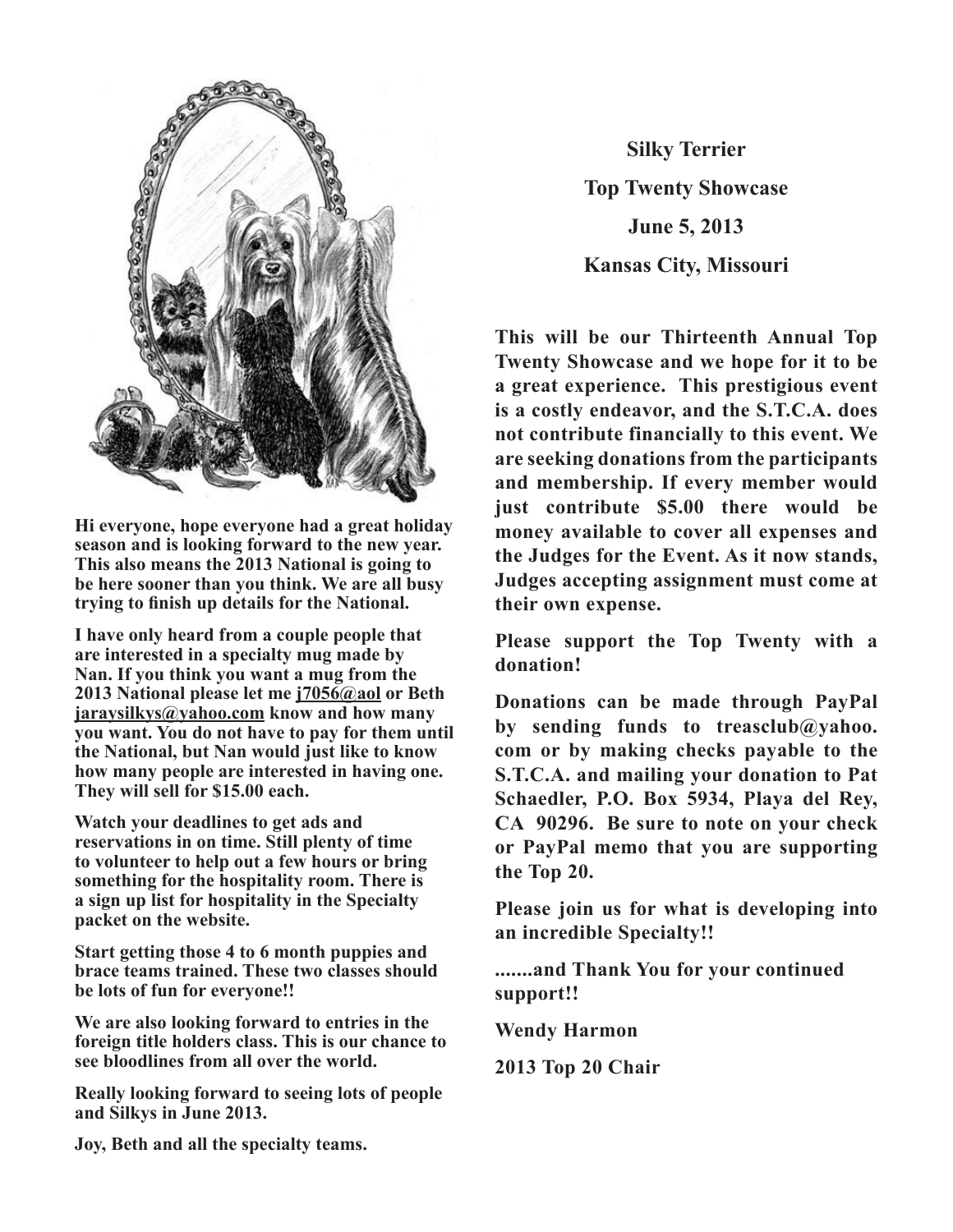

*Playa del Rey, CA – Pat Schaedler proudly presents Who Would've Thought Zac, CD, BN, RE. Zac was turned into Silky Rescue in July 2007 at 8 months of age. After 5-1/2 years of love and training, he finished his first formal Obedience title, "CD"-Companion Dog, qualifying three times in one weekend at the Palm Springs KC trials the first weekend of January 2013. He placed 3rd on Friday, 2nd on Saturday, and 3rd on Sunday. After the many challenges of dealing with this boisterous, reactive Silky, this accomplishment is so gratifying!*

#### **LITTER ANNOUNCEMENT**

2 girls 3 boys Born: 11/11/2012 Sire: Ch. Pebbleway Danny Boy "JR" Dam: Am/Int'l Ch. Tawnymist CocoBay's Goddess of Love "Athena" Owners/Breeders: Louise Gross, Myrna Levy, John and Nancy Triplett 933 Mentmore Circle Deltona, FL 32738 cocobayterriers@yahoo.com 954-296-2323

#### **ADDRESS CHANGES**

Rita Dawson 700 Beau Drive Wylie, TX 75098 972-442-2705 silwynd@gmail.com

Sandi Fitterman Delete email: Georgia-peaches@comcast.net Use email: peachslf@hotmail.com

#### **NEW MEMBERS APPLICATIONS**

Please send requests for new member application forms to:

> Suzanne M. Detwiler 1 Clipper Rd. Unit A Rancho Palos Verdes, CA 90275-5956 310-541-6594 suzie@msdetwiler.com

## **New Applications received during the month of December:**

None

## 2013 Calendars

Don't let the opportunity to order your 2013 Calendar slip away. We have a few left and the pictures are really nice. We have some very good photographers in our club that have submitted pictures for the calendar. They are \$18.00 and that includes shipping. Also postal rates are going up the end of this month. Please send your order to Pat Schaedler, PO Box 5934, Playa Del Rey, CA 90296-5934. Same price for Paypal.

The STCA Newsletter is a publication authorized to carry official notices, reports, and official commentary issued under the auspices of the STCA, Inc. Otherwise, no responsibility is assumed for the contents herein. The Editor reserves the privilege of discretionary editing and the opinions expressed in articles, columns, or letters do not constitute the endorsement, approval, or responsibility of the Editor or the Club.